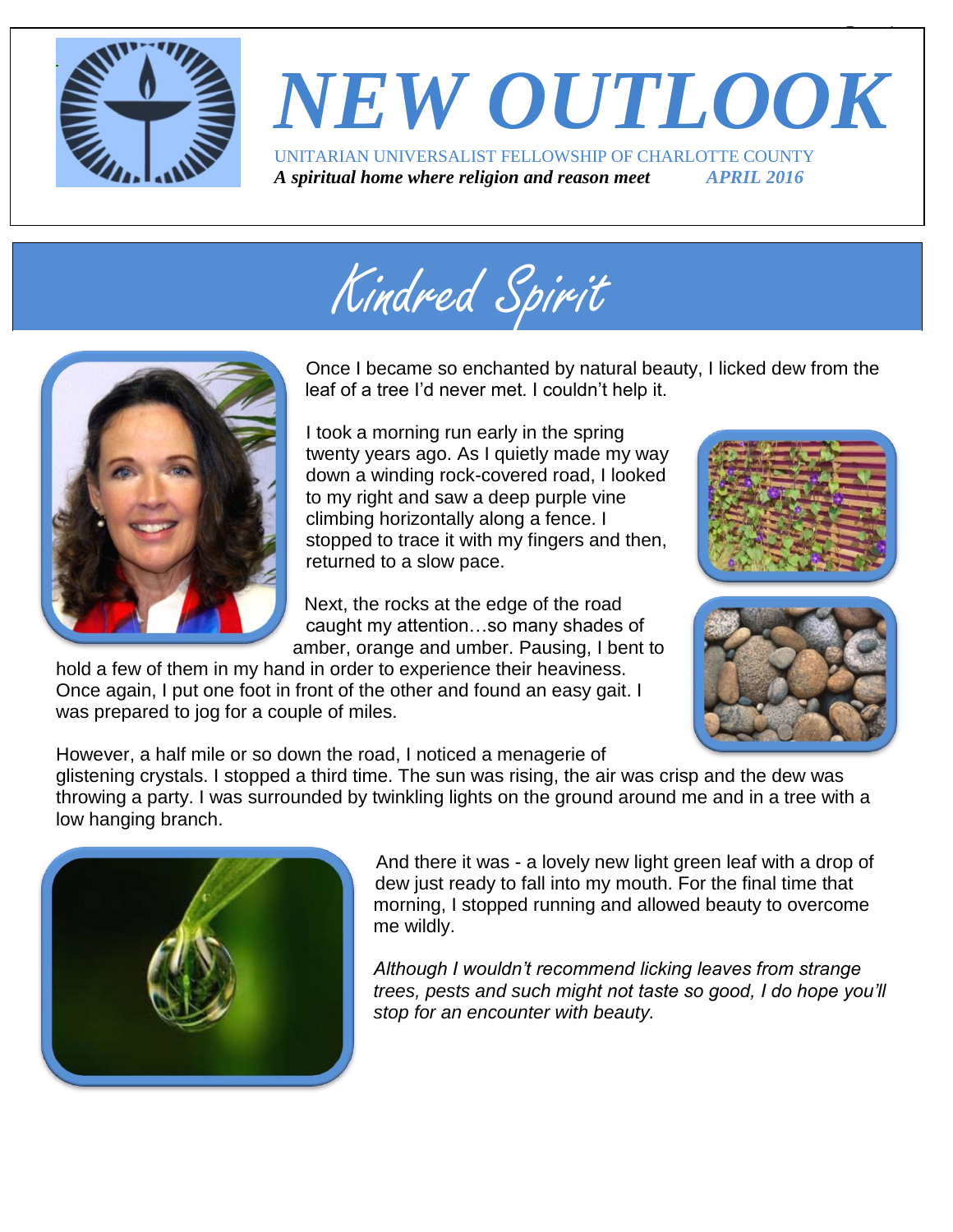### Dear Ones



Over the past months we made an epic effort to acquire much needed space. We chose to focus on what appeared to be the most economically feasible option of five, well-studied plans. We attempted to purchase an existing church, the former Peace Lutheran. After months of demanding and stressful work, our best faith offer was rejected by the property's owners. So, at the first meeting of the new Board, a fresh Task Force will be appointed to once again create an ACTION PLAN FOR EXPANSION. We will figure this out!

Following the rejection of our best offer, I felt disappointment and anger. But after a day of strenuous work clearing our overgrown lot, I regained my balance and started thinking about what we had learned and gained through our efforts.

First, attempting to expand has forced us to openly discuss our financial needs and expectations. A new culture of economic frankness and generosity has been established. Our financial assets are growing. As our current operating campaign comes to a close, it is clear we have raised more than ever before. You are responding generously and the programming and staffing needs of our community are being met. It also appears, given your current generosity, that we will be able to afford expansions. Deciding on the pace, form, and location of that growth will continue to consume significant energies over the next year. I am convinced that we are up to the challenge.

The effort to acquire Peace Lutheran also clarified how fortunate UUFCC is to be affiliated with the Unitarian Universalist Endowment of Charlotte County. With the support of this growing nest egg, our Fellowship is financially grounded. I am so grateful for the vision and commitments of our dear member, Robert Hansman, and our beloved, recently deceased, friend and visionary, Harold Rapp. In 1991 these two friends founded the Endowment. It started with a \$500 gift and is currently worth over \$350,000. I encourage you to express your gratitude for Harold's life by making a memorial gift to the Endowment.

Another benefit generated by our attempts to acquire the Peace Lutheran is the influx of new lay leadership. I am still overwhelmed when I consider the hours, talents, skills, and expertise that were invested in our attempts to acquire the church on Gibralter. As a matter of courtesy, I was immediately copied summaries of the Negotiating Team's meetings. I remember impatiently waiting for those emails. Reading their reasoning and decisions was like auditing a graduate course in business and economics. I extend our deepest gratitude to Negotiating Team members Don Liermann, Jack Osborne, MaryHolly Allison, and Chair, Robert Taylor. Thanks also to Doug Kennedy who served on the team through the majority of the deliberations.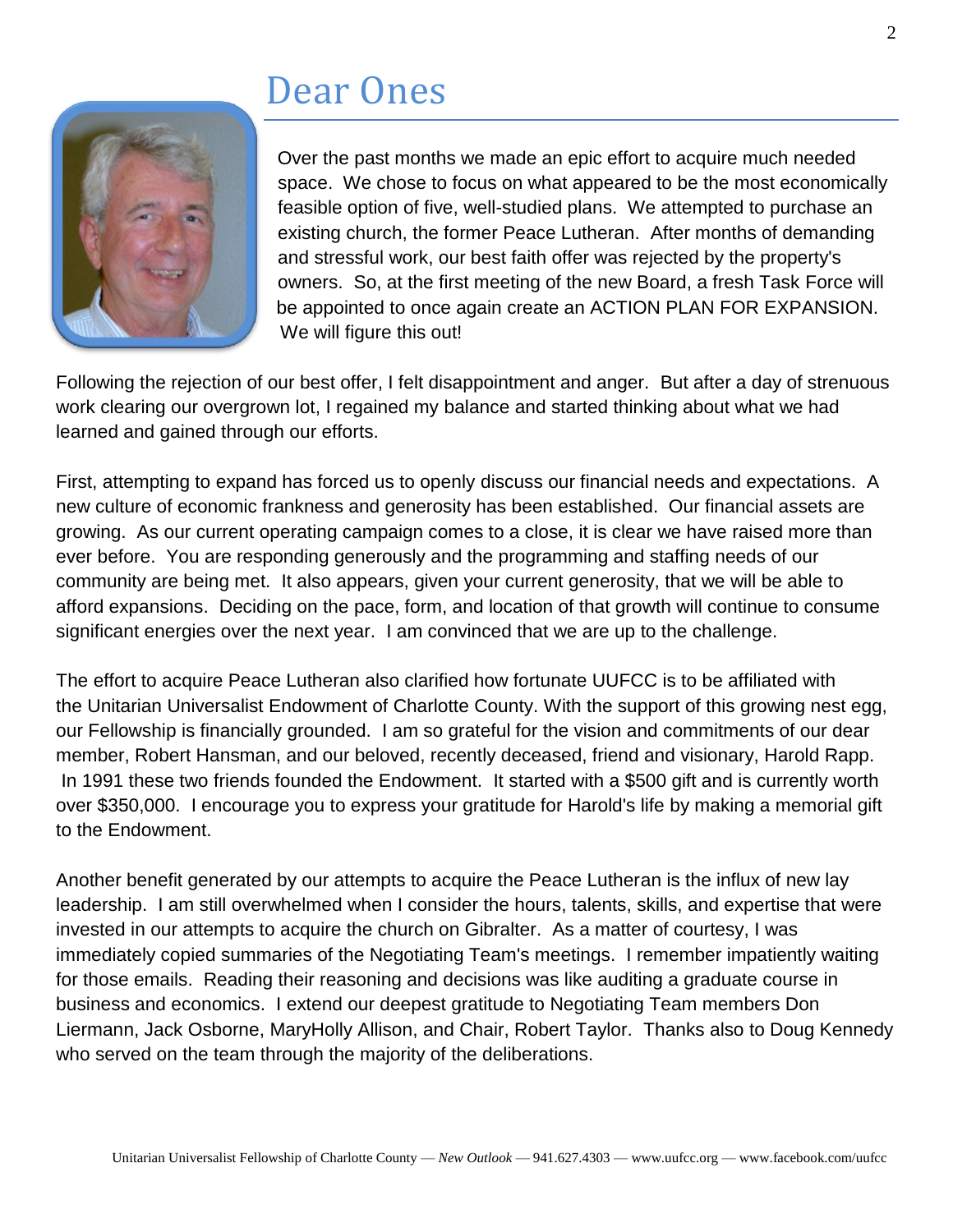Another example of the influx of new leadership is documented by the slates for the Board, the Nominating Committee, and delegates to the national UU General Assembly. Again, deep gratitude is appropriate. Many thanks to the Nominating Committee under the direction of Myrna Charry.

Finally, I hope there isn't a floor led revolution at the **Annual Meeting on Sunday, April 3rd** because I'm really looking forward to serving as the Board's President. Over the last five months the demands of my interim role have enriched my life and expanded my vision. **So, make every effort to attend on the 3rd. Come for the service, pot luck, and meeting. We need your voices, votes, and most of your day!**

In faith and gratitude, Dennis Shaw, Interim Board President



### MOVING FORWARD Robert Taylor

As you probably know, our offer to purchase the Peace Lutheran Church property was not successful. It's a good time to remind ourselves that while we made a fair and affordable offer, our purpose was not to purchase PLC but rather to acquire the space we need to serve our growing congregation and better fulfill our mission. That's still our purpose.

Undaunted, the Board of Trustees is already considering other options. At

the March meeting, the Board appointed a committee to pursue the possible purchase of land adjacent to our present site. The Board also suggested that after the Annual Meeting elections on April  $3^{rd}$ , the new Board pursue several growth initiatives:

- Update our Vision statement
- Survey the congregation on issues of growth
- Re-examine what we need to do to our present site to tide us over until expanded space is available.
- Study how we might expand on our present site.

I'm compelled to add a personal note. Yes, I was disappointed that the PLC deal didn't go through. But I am heartened by the overwhelming sense that our congregation is united in our desire to move forward. At the close of a recent Town Hall Meeting, where members and friends were invited to ask questions and express their concerns, I was approached by a new member who said, "It is so nice that we can disagree without being disagreeable." A couple of days later, after I had a chance to digest what had been said at the meeting, I realized that everyone spoke from their heart. Everyone said, in one way or another, "I really love this place."

It has been very rewarding to serve as your Treasurer these last few years. Thank you for the opportunity.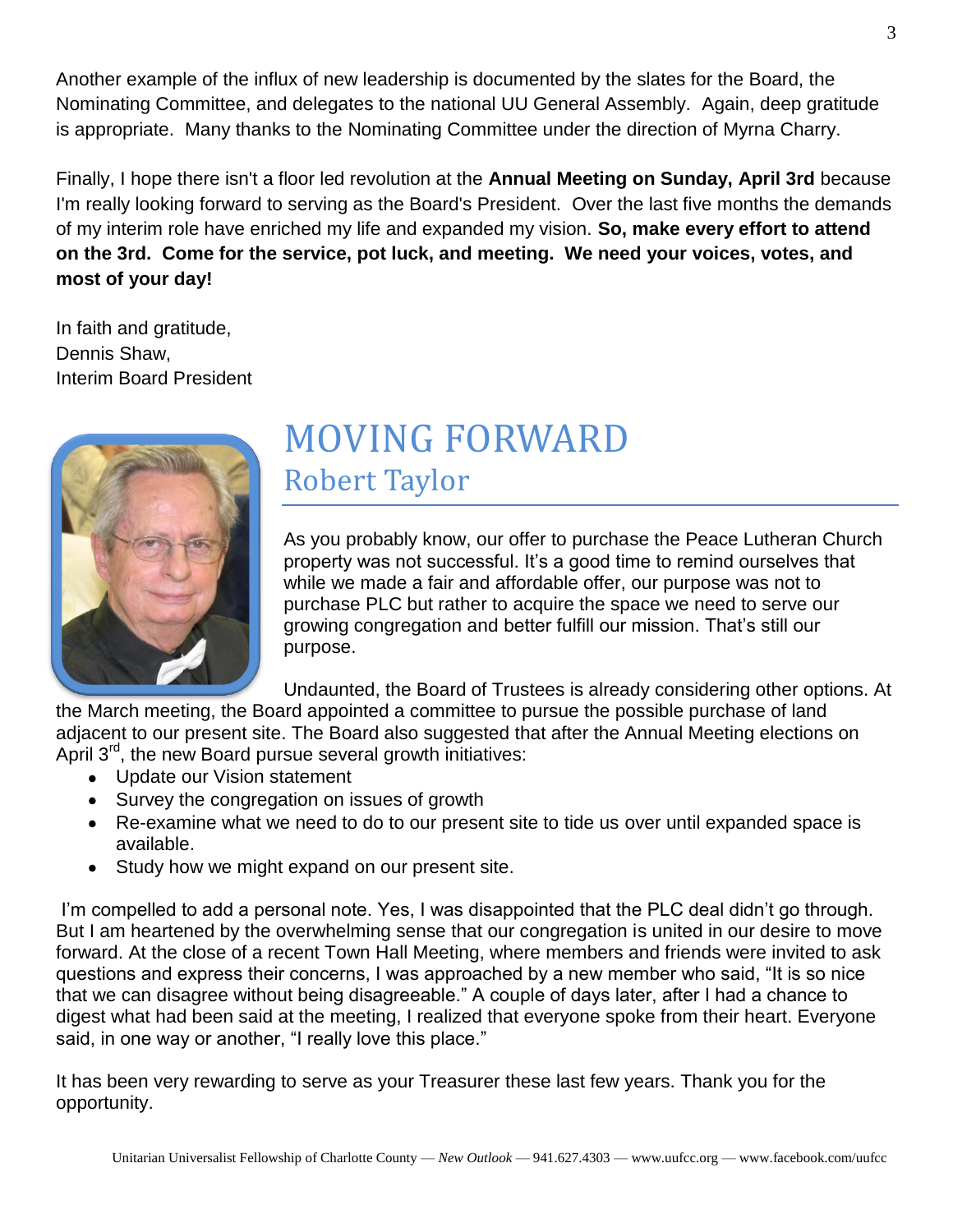# *Many Paths…*

### **Sundays**

**9:15 a.m.** Conversation Among Friends **9:30 a.m.** – Choir Practice **10:30 a.m.** – Worship Service Coffee Hour following Worship Potluck Lunch on first Sunday

### **Meditation and Buddhist Discussion Group**

#### **Thursday nights, 5 - 6:15 pm**

Each evening, we begin with a discussion and end with a period of meditation. This session's book title is *Living Beautifully* by Pema Chodron. Books may be purchased from Copperfish Book Store in Punta Gorda or through Amazon. All are welcome to attend.

#### **April 3** - **Joy as a Faith Calling -** Rev. Amy Kindred

In one episode of the television series, *The Simpsons,* Lisa looks over an array of ice cream flavors and says their names aloud, ""Blessed Virgin Berry, Commandmint, Bible Gum…" Rev. Lovejoy, who is standing behind the counter at the ice cream shop, says, "Or, if you prefer, we also have Unitarian ice cream!" The woman hands an empty bowl to Lisa and Lisa whines, "Hey, there is nothing there." Rev. Lovejoy responds with, "Exactly." Obviously, Rev. Lovejoy has never tasted what we love. Our "bowl" runneth over with joy.

#### **April 10** - **Keeping Beauty in our Relationships -** Rev. Amy Kindred

Respecting the worth and dignity of each individual means understanding how our words and actions can affect others. For example, there are at least a dozen phrases that expose the class divide in our Unitarian Universalist communities. Are we ready for change?

### **April 17** - **All Trees Considered: Honoring Earth Day -** Rev. Amy Kindred

"The creation of a thousand forests is in one acorn"

#### ― [Ralph Waldo Emerson](http://www.goodreads.com/author/show/12080.Ralph_Waldo_Emerson)

Trees show up in countless stories and poems. This morning we will explore our love for nature's towering representations of strength and endurance.

#### **April, 24** - The **Church Where People Laugh** – Rev. Dick Fewkes, retired minister from Norwell, MA

**Guest Minister:** A warm welcome to our Pulpit Guest the Rev. Richard M. Fewkes, a retired Unitarian Universalist minister who has served three churches in the Ballou Channing District in Massachusetts: First UU Society in Middleboro (1964-1969), Minister Emeritus of the First Parish in Norwell (1969-2000), and as Interim Minister at the First Parish UU Church, Bridgewater (2000-2002). He resides with his partner Connie Johnson in Sagamore Beach (about a mile from the Sagamore Bridge to Cape Cod), is a grandparent to eight grandchildren and three great grandchildren, and is a member of the UU Meeting House in Chatham, Mass.

**Calling All Poets for a Special Service of Poetry on Sunday, May 1st** Do you have a poem that you have written that you would like to read as part of a Sunday Service? Contact MaryHolly Allison [\(mhallison2@aol.com\)](mailto:mhallison2@aol.com) or Joani Mountain [\(joanimountain@gmail.com\)](mailto:joanimountain@gmail.com) **by Sunday, April 24th** and submit your poem that you would like to share. We will need time to prepare the Order of Service. We know there are poets out there.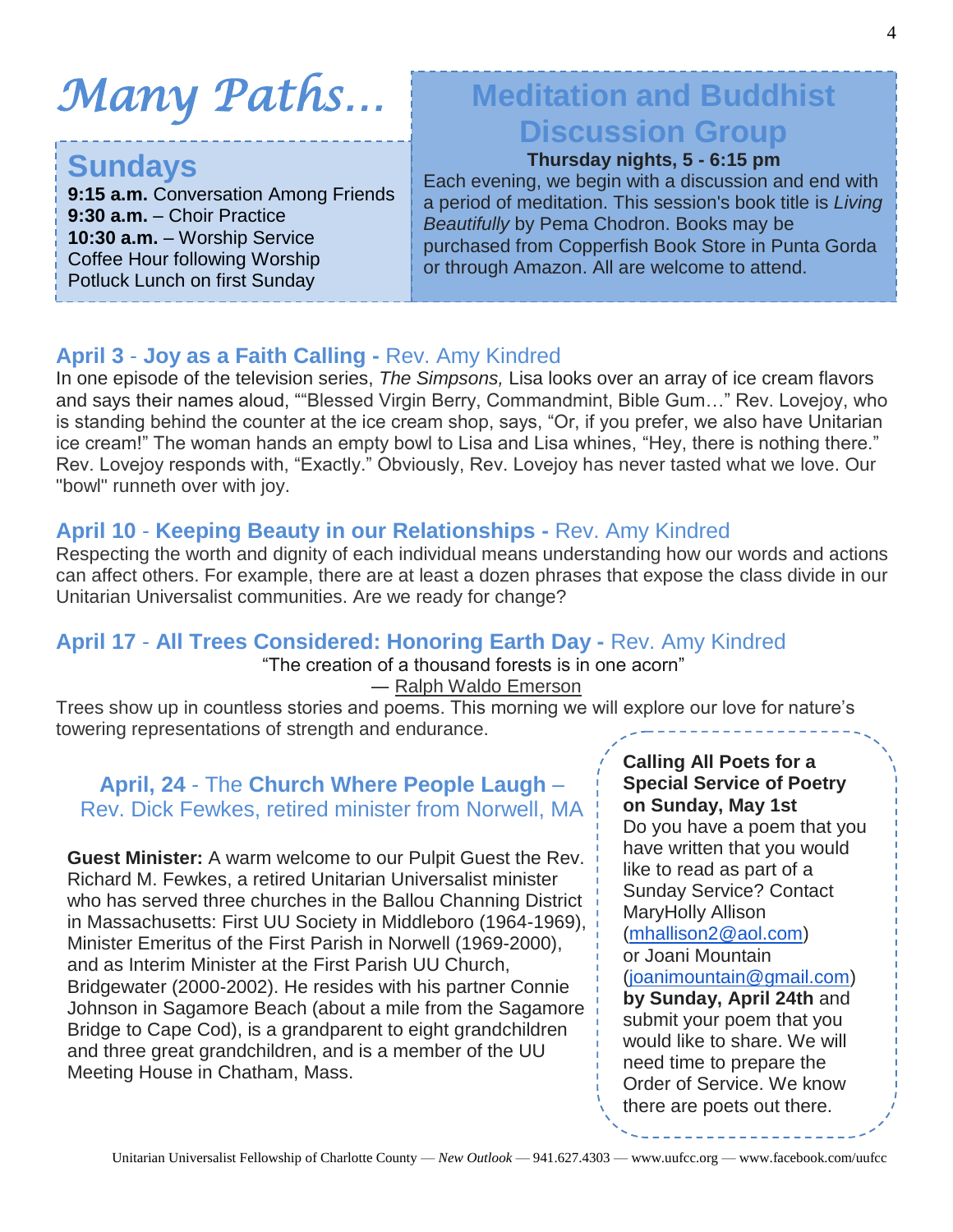### **REFlections**

A huge thank you to all who helped make our Easter Egg Hunt a success. We so appreciate all of your help.



There are clipboards with activities for children available at the back of the sanctuary, in a basket on the table near the Book of Life, along with pencil cases containing colored pencils. We hope this will help our young members of the congregation stay quietly engaged during the service. Please return the materials to the table as you leave the sanctuary.



We wish Ayla a happy birthday on April 17.

I am looking for a couple of substitute teachers for the younger RE class and for Child Care. These individuals will only need to serve very occasionally, and may need to be available at the last minute. Let me know if you might be able to help.

Faithfully, Marty Wilmer

## Lifespan Development Announcements

Plans for our first summer day camp, *ANT* **Camp (A**rt, **N**ature**, T**heater) are underway. We would love volunteers for Camp Buddies, who will assist with drop off, pick up, lunches, etc. Shifts are 9 - 12:30 and 12 - 3:30. We could use a few more people to teach classes. Check the bulletin board in the Fellowship Hall for the latest news. Registration forms will be available later in April. Spread the word!

We are starting groups for Bridge and Adult Coloring. Bridge will probably start the first week in April. Watch the Updates for the latest news.

I would like to have a few volunteers to work with me occasionally on planning more inter-generational activities. We had so much fun as a group on Halloween. Picnics? Bike rides? Let's see what other fun events we can organize. Contact Marty Wilmer, if you are interested.

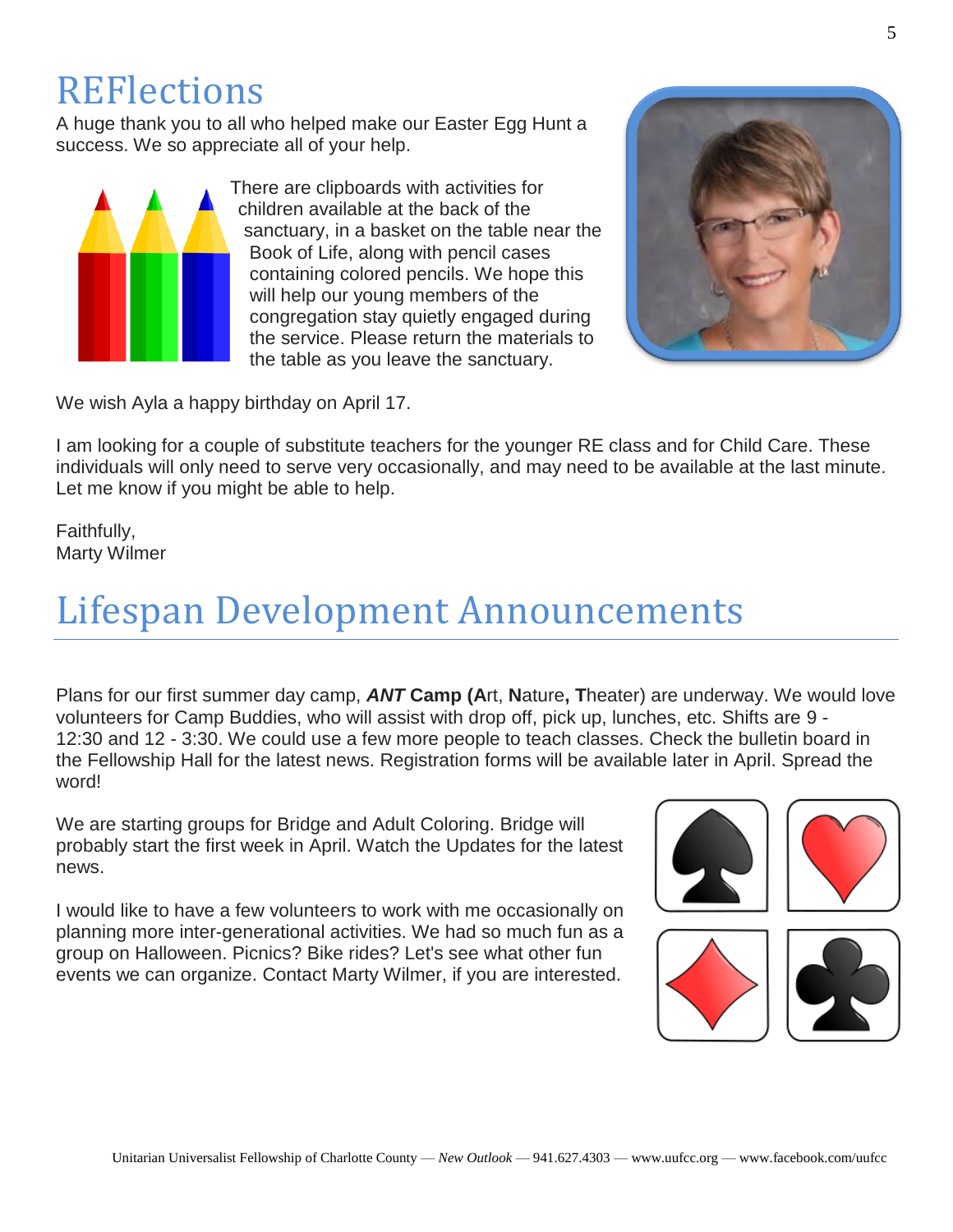## HOMELESS COALITION HAPPENINGS via Social Justice Committee

*We can sit around and talk, or we can do something.*

The Social Justice Committee of UUFCC does not just sit around and talk. We do good stuff. And here is your invitation, open to all who attend UUFCC, to participate in our relationship with The Homeless Coalition of Charlotte County [\(www.cchomelesscoalition.org\)](http://www.cchomelesscoalition.org/).

Sure, we give them money in the **Hunger Prevention Basket** every Sunday, located near the munchies we so enjoy. And believe me, it is needed and much appreciated so that others may eat.

But the Coalition needs of our time as well. **UUFCC has volunteered to prep and serve lunches for the Vets who are housed at the Coalition. You come in at 10:30 on the designated mornings, and you are out by 1:00 p.m.** They show you what to do and how to do it. No surprises, and you leave feeling really good about helping out. It is a learning experience.

**Additionally, we help out in dinner service on designated days, from 4:30 to 6:30 p.m.** This is for the entire population housed at the Coalition, which can number **120 men, women and children**. The residents come in, we pick up their empty trays at their seats, and bring it back loaded with their meal. Children first, then adults. They clean up after themselves. Sometimes they ask for seconds. If they are available, they get them. Then we come around with the dessert trays. It is a sincere attempt to create a restaurant atmosphere for those who rarely if ever go to a restaurant.

All whom we deal with are unfailingly polite, and grateful for what we do. And we are given a few moments to realize that with just a few sour turns in our lives, we could be on the receiving end too. **And so we help those who need it today, never knowing what tomorrow may bring.**

**We are also getting ready for training to be offered to function as case workers**, which involves one-on-one dealings with residents to assist with resume preparation, job searches, development of relationships with other social agencies, and numerous other situations the homeless may encounter.

**So, this is an appeal to you all.** UUFCC needs volunteers to help out with food service day and evening. When? Check the Sign-up Board in the entryway. Sheets are there with dates highlighted. **Important points!**

- 1. The Charlotte County Homeless Coalition is located at 14676 Kenesaw St., Port Charlotte. Very close to the intersection of Cochran and Collingswood.
- 2. In order to be able to volunteer, you must fill out a **Volunteer Information Form, which you must bring with you on your first volunteer date.** These forms are available in the entryway at UUFCC, or you can find it at the Coalition website, [www.cchomelesscoaliton.org.](http://www.cchomelesscoaliton.org/) (Click on Volunteers.) It is somewhat onerous, but you only have to do it once, and it lets you do good works.
- 3. If you have a UUFCC t-shirt, wear it with pride when you go to volunteer.
- **4. Everyone at UUFCC should help to practice Social Justice. It's that simple. Is this your moment?**
- 5. Questions? E-mail me at [engsp1@gmail.com.](mailto:engsp1@gmail.com) Or call me at 941-286-7939. Herb Levin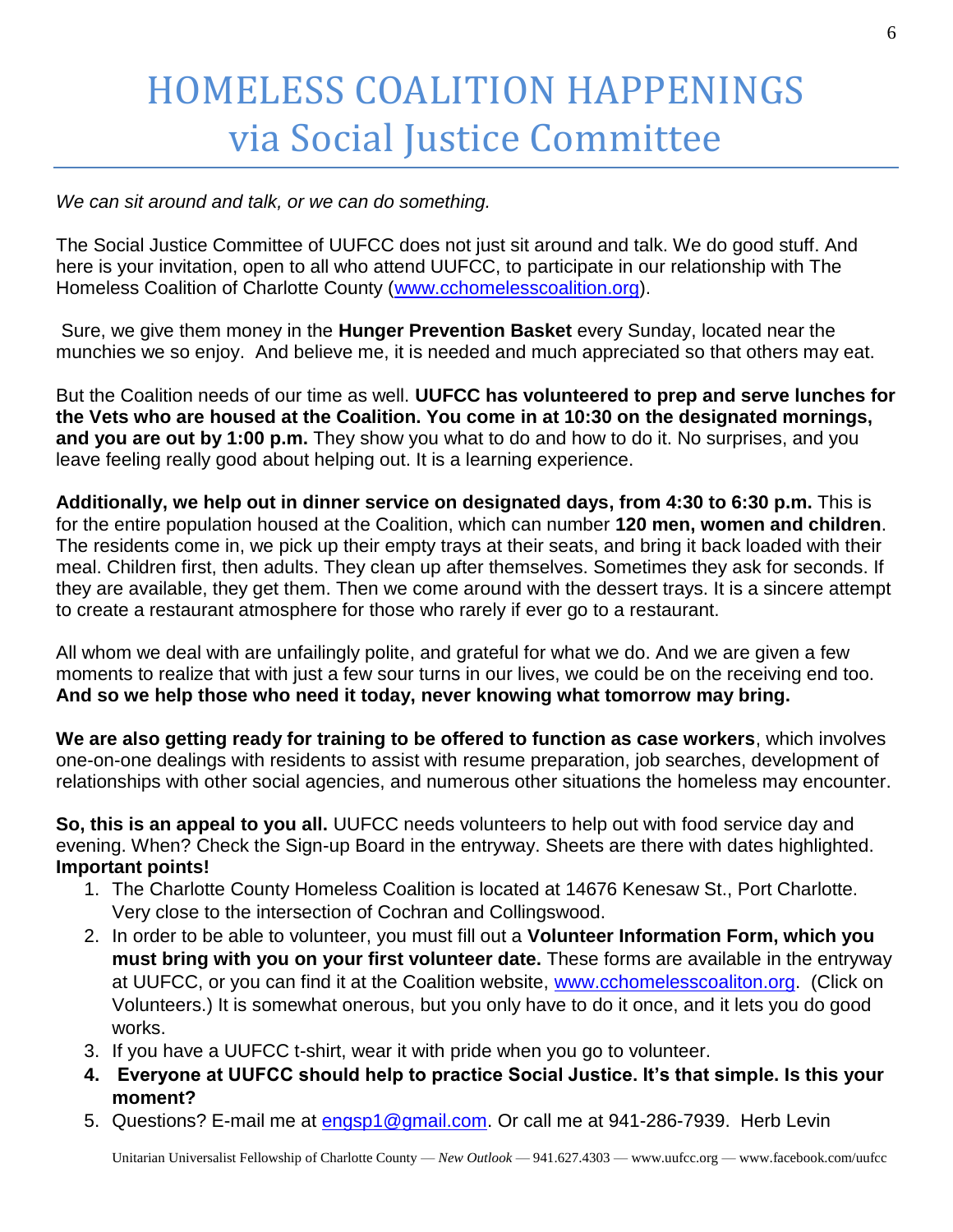## Art on the Wall

Snowbirds - Please leave a piece of your artwork for UUFCC's Summer Member & Friend Art Show - see Trudy Gerhardt



The Unitarian Universalist Fellowship Gallery will host Lisette Otero-Lewis's stunning photographs from April 1- April 28. Otero-Lewis lived in Canton, Mississippi where, as a Latina, she was able to bridge the racial divide that separated the wealthy Victorian section of town from the extremely poor and mostly African American neighborhood.

Her images portray the faces of persons -- beyond age, beyond color, beyond clothes. Magically, she is able to connect with each person's humanity -- their dreams, hopes and realities.

Also exhibiting is "wood turner" Robert Moran and jeweler Bill Howat. For most of his life, Moran worked as a boilermaker and used his hands to rig and weld. In retirement he is now using his hands to fashion wood creations that come alive and reveal hidden messages.





Bill Howat, who is certified by Florida Gold Coast Gem and Mineral Society, combines gemstones with sterling silver (and sometimes fossils) to make unusual, delicately elaborate pendants, rings, and earrings.

A free and public opening reception will be held on Friday, April 8, 4-6 PM.

## Book Club Thrives on Variety

We meet at 1:30pm on the last Wednesday of each month to discuss a book chosen by the group members. During our almost seven years of existence, we have read and discussed a wide variety of books: classics and contemporary best sellers; many genres of fiction; and biography, history, autobiography, and true adventure among our non-fiction selections.



The biography we will discuss on Wednesday, April 27 is **"Gertrude Bell: Queen of the Desert, Shaper of Nations"**  by **Georgina Howell**. Never heard of Gertrude Bell? Evidently she was an amazing and remarkably influential woman (at least as important a force in shaping the Middle East of modern times as Lawrence of Arabia). Two of our members have read this biography and suggest it is worthy of its fascinating subject. One of them thought that, no matter what your successes in life, you will almost certainly be humbled by her accomplishments.

For more information, please contact Mary Wolff at [hmwolff9@hotmail.com](mailto:hmwolff9@hotmail.com) or 941-629-0669.

7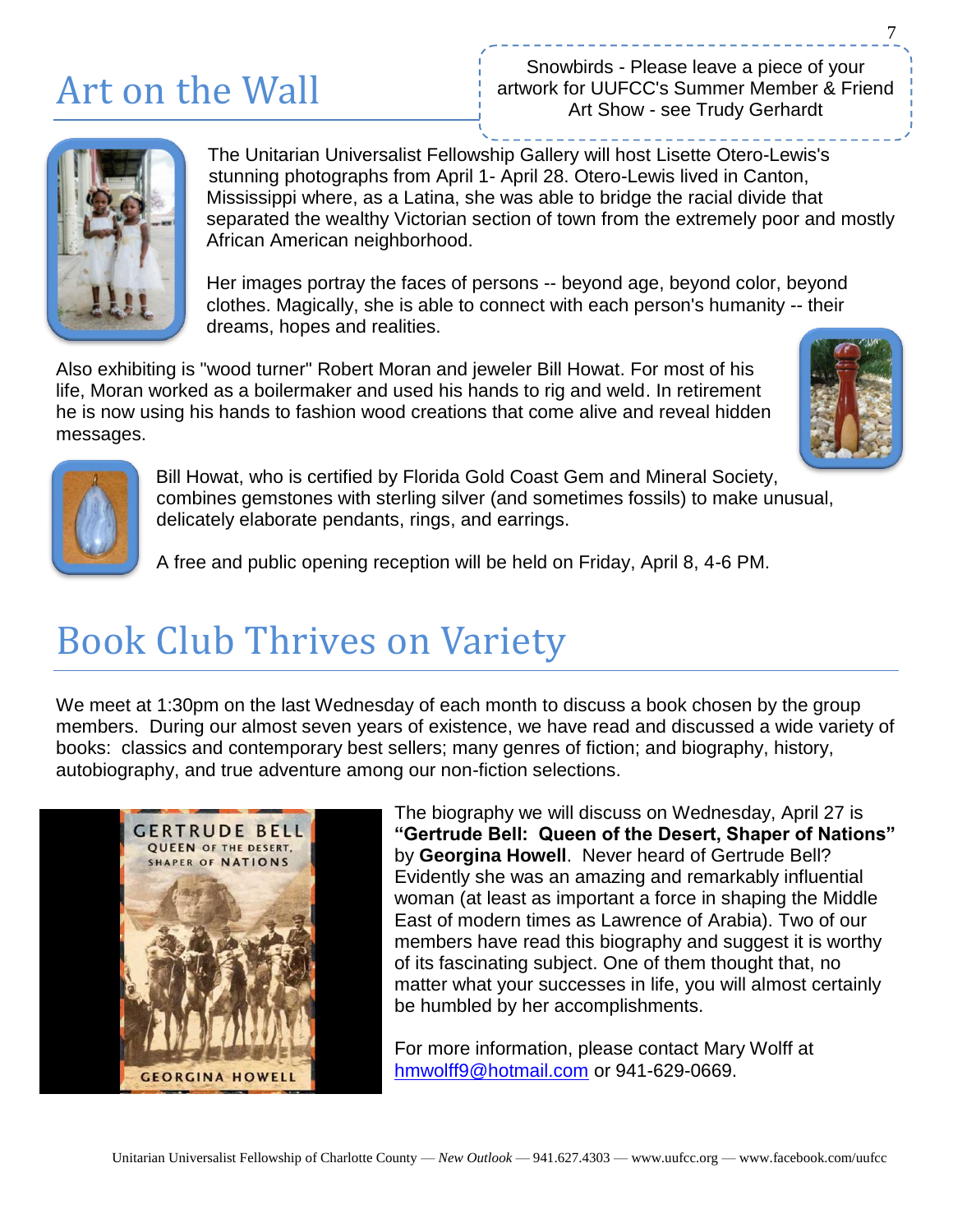

## Earth Day at UUFCC

This year, Earth Day, April 22nd, falls on a Friday. It just happens to coincide with our Climate Action Team's monthly vegetarian meal. So in honor of Mother Earth, please join us for our potluck gathering!

Following our meal, please stay for two 20 minute presentations followed by discussions. The first is Al Gore's latest inspirational TED talk about the state of

the environment in the wake of the Paris Climate conference, and where we go from here. Coty Keller will then present a short description of Citizens Climate Lobby's Carbon Fee and Dividend Plan, and the progress that CCL is seeing regarding this in Washington, D.C.

The potluck gathering begins Friday April 22 at 5:30 pm sharp! We'll hope to start the program at 6:45pm. Invite your friends and family! Hope to see you there!

Happy Earth Day! Jack Harkins

## UU Endowment of Charlotte County (UUE)

The Endowment is a separate fund closely affiliated with UUFCC that lives on in perpetuity. It promotes the ongoing living of our UU values and supports our Fellowship and the growth of Unitarian Universalism.

The Endowment serves as a memorial fund as well. You are invited to make contributions in memory of members and loved ones who have passed on and no amount is too small.

The following gifts have been received this past month:

- In memory of Gordon Ramage (Chris McCoy's grandfather) \$25.00
- In Memory of Harold Rapp \$150.00, \$50
- In Memory of Mary Ann Reynoso \$50.00

### **From the UU Southern Region Newsletter:**

#### **Differences That Make a Difference**

May 21, 9:30 AM to 4:30 PM, UU Church of Ft. Myers, FL

As Unitarian Universalists we have a history of being inclusive. We have a pluralistic faith that makes room for all kinds of god/gods or none at all. Many of us came from other faiths where we felt different, out of place, not really seen or counted. We know that differences matter. So as people who have a tradition of "giving them hope not hell," how do we live in today's world where differences divide us so often? Let's explore together how we can be in relationships that matter. [Learn more and register](http://r20.rs6.net/tn.jsp?f=001W3afASOtddIdUrnpi2BablQchVtW_vwVGvlqsxlN9i4v7ewLV53FwQs1CS5U1p9Zn61uSKtKif5iUgLvAUOhM_jWVBovgfiLEdSkFtoR19PFC5c_-yGo4oWtUdDrGQBYWq4cq7eA9FoJ-geL66JSsuxiG0qSbIwjQ1_yKntx-4aX25ruSd_9cFF9HJ1n-8sB&c=sUWIyqeXH9ptGmO8hLr0rmKDFyYxDr-HrmH21AbtaTok__tmZYJ52w==&ch=tBR5ToU5aU2NWHA7dFYVbfI7_uhsRgJZ2C8hP7B7hRTAeoVfNNZF-g==) at the UU Southern Region website.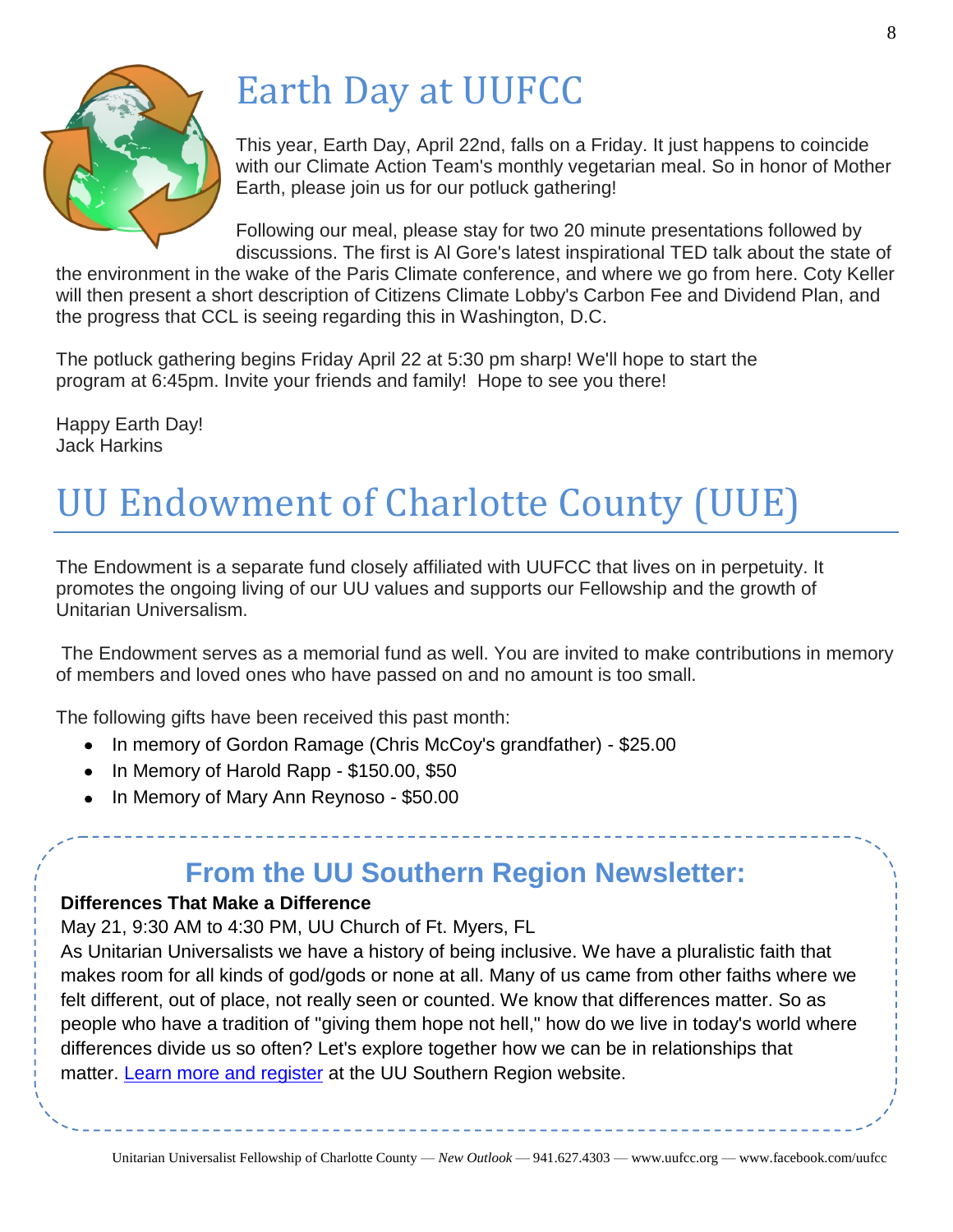### **Ubuntu Sacred Song Gathering**

Sing uplifting songs from all around the world in glorious harmony. No experience is necessary; just a desire to sing. All are welcome. Come, sing, be joyful, and experience the sacred through song. There's usually a lot of laughter, too. Suggested donation:  $$5$ 

The final Ubuntu gathering for this season will be on April 2 at 2:30.

.

#### **CROSSING THE BRIDGE FOR PEACE, JUSTICE and COMMUNITY UNITY**

Saturday, April 16, 2016 Second Annual Walk across the Peace River

The walk across the Peace River Bridge begins at 9 am. A program at Laishley Park begins at 10 am.

In 2015, the Charlotte County Community Task Force, organized by NAACP Br. 5093, the Charlotte County Sheriff, the Punta Gorda Chief of Police, the Superintendent of Public Schools, city and county government officials, area clergy, community leaders and organizations, and other dedicated citizens, decided to symbolically walk across the Peace River bridge from Port Charlotte to Laishley Park in Punta Gorda to commemorate our best traditions and highest aspirations for peace, justice and community unity. In 2016, we wish to reaffirm our commitment and call upon all the citizens of Punta Gorda and Charlotte County to join in our rededication to peace, justice and community unity.

### **Racial Justice**

The Racial Justice Committee has been meeting each month.

At the February meeting, we had an animated discussion about ways to eliminate racism. The concept of "White Privilege" was discussed. All agreed it was an existing factor in American life but some argued that such a label, even once acknowledged, did not advance the fight to end racism. Further discussion will continue.

Jerome Evans Platt's situation was recounted. He is in Suwannee Correctional Institution where he manages to supplement his diet by purchasing food from the commissary, which is private and expensive, and preparing food he can tolerate. He speaks to Angie at least once a day, writes letters to many, and is awaiting the outcome of two appeals (Medical Release, Appeal based on lawyer incompetence). Letters to the editor about Jerome Evans Platt's situation were suggested and one has already been submitted to the Sun. Contact with the reporter who first wrote about Jerome's case has also been accomplished.

Another Library film series was suggested - partnering again with the Blanchard House Museum. Currently, this project is being developed and seems very interesting. Gathering a list of UUA organizations and allies was suggested (that list has been secured). Contact will be made to do joint activities.

Training for "The Listening Project" will continue at the next meeting - some will go into the community and engage neighbors to offer their opinions.